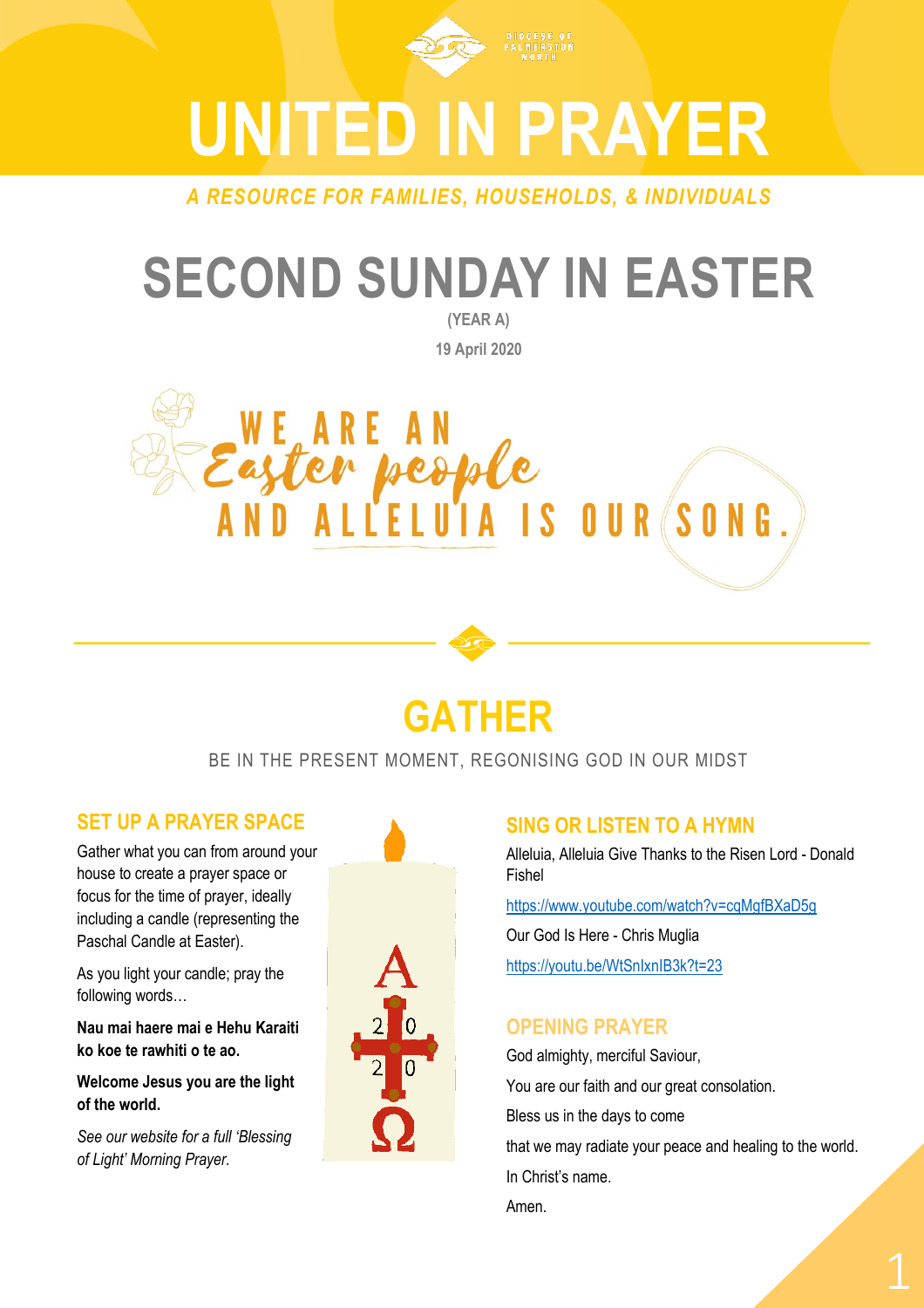

**Here you will find references for this weekend's readings. While we cannot physically gather for Mass, the Word of God is what can nourish us.** 

### **THIS WEEKS READINGS**

Open a Bible or vist [universalis.com](https://universalis.com/mass.htm) to find the readings.

#### **FIRST READING: ACTS 2:42-47**

*The faithful all lived together and owned everything in common*

**RESPONSORIAL PSALM 117 (118):2-4, 13-15, 22-24** *Give thanks to the Lord for he is good, for his love has no end*

You can pray the Psalm by listening along to it sung [here.](https://www.youtube.com/watch?v=wEDk6V-ZPd8)

**SECOND READING: 1 Peter 1:3-9**

*You did not see Christ, yet you love him*



*The Incredulity of Saint Thomas - Caravaggio*

#### **GOSPEL: JOHN 20:19-31**

*Eight days later, Jesus came again and stood among them*

In the evening of that same day, the first day of the week, the doors were closed in the room where the disciples were, for fear of the Jews. Jesus came and stood among them. He said to them, 'Peace be with you', and showed them his hands and his side. The disciples were filled with joy when they saw the Lord, and he said to them again, 'Peace be with you.

'As the Father sent me, so am I sending you.'

After saying this he breathed on them and said:

'Receive the Holy Spirit. For those whose sins you forgive, they are forgiven; for those whose sins you retain, they are retained.'

Thomas, called the Twin, who was one of the Twelve, was not with them when Jesus came. When the disciples said, 'We have seen the Lord', he answered,

'Unless I see the holes that the nails made in his hands and can put my finger into the holes they made, and unless I can put my hand into his side, I refuse to believe.' Eight days later the disciples were in the house again and Thomas was with them. The doors were closed, but Jesus came in and stood among them. 'Peace be with you' he said. Then he spoke to Thomas, 'Put your finger here; look, here are my hands. Give me your hand; put it into my side. Doubt no longer but believe.' Thomas replied, 'My Lord and my God!' Jesus said to him:

'You believe because you can see me. Happy are those who have not seen and yet believe.'

There were many other signs that Jesus worked and the disciples saw, but they are not recorded in this book. These are recorded so that you may believe that Jesus is the Christ, the Son of God, and that believing this you may have life through his name.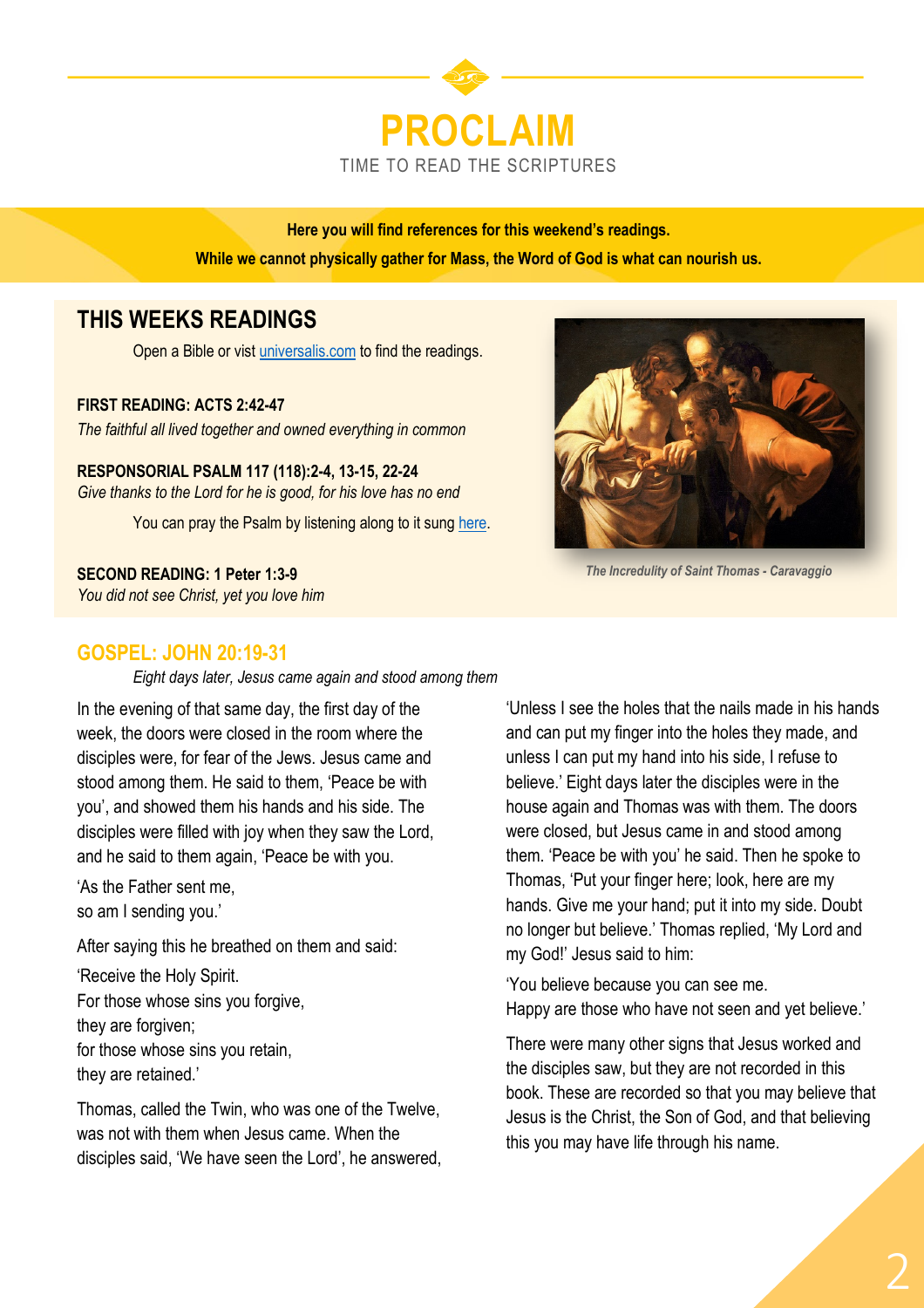

**This section of the prayer resource is designed to be adapted for people depending on how they are gathering to pray. There are options for children, young people and everyone.**

- **1. FOR CHILDREN**
- **2. FOR YOUNG PEOPLE**
- **3. FOR EVERYONE**

#### **1. FOR CHILDREN**

#### **What do you remember from today's reading?**

After his death and resurrection, Jesus appears to his disciples, and wishes them peace. **How did they feel when they saw Jesus alive again?**

But one of the disciples wasn't there when Jesus appeared. **Can you remember who that was?**

#### **And what did Thomas say? Did he believe the others when they told him they had seen Jesus?**

Thomas said he would not believe that Jesus was risen from the dead unless he saw it for himself. Thomas wanted to see the holes in Jesus' hand, made by the nails on the cross.

#### We are all a bit like Thomas sometimes. **Can you tell me about a time when you didn't believe something someone told you, until you'd seen it for yourself?**

In just the same way, it isn't always easy for us to believe in God and Jesus. Even though we listen to the gospel, and hear about God's love for us from people at church, home and school, it can be difficult to keep believing when things go wrong or when we are sad or afraid.

#### **But what does Jesus to say to Thomas?**

Jesus appears again to Thomas, shows Thomas the holes in his hands and wishes him peace. He tells Thomas to believe, and he proves that he is real. But he also says, "How happy are those who believe without seeing me!"

#### **What do you think this means?**

We are blessed by God, because we believe in Jesus even though we haven't seen him like the disciples did. Even though it is difficult for us to believe sometimes we try to remember that God always loves us.

Let us try not to be like Thomas this week. Let's do our best to believe that Jesus is the risen Son of God, to remember God's love for us, even in the saddest and hardest times and to share the peace of Christ with each other all around the world.

#### *Adapted from CAFOD UK's Children's Liturgy Reflection*



**Click [here](https://cafod.org.uk/content/download/14177/113303/version/5/Prayer_childrens-liturgy_2nd-Sunday-Easter-A-pic.pdf) for a printable version of the above image to colour in from CAFOD.**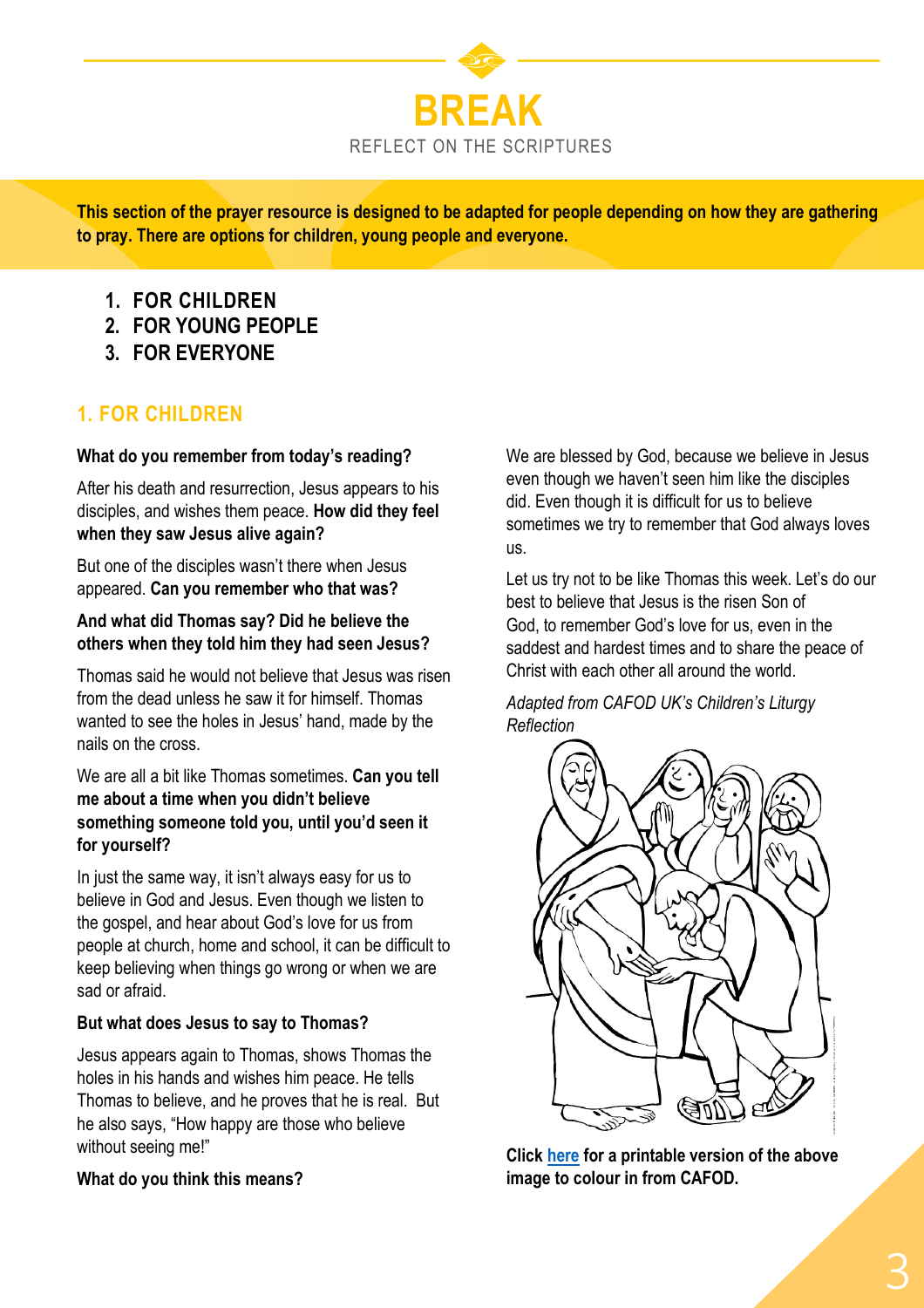

#### **2. FOR YOUNG PEOPLE 3. FOR EVERYONE**

The story we read this weekend in the Gospel often means that the apostle Thomas gets a bit of a bad reputation. But his doubt is hardly surprising; the news of Jesus' appearance was incredible to the disciples who had seen him crucified and buried. You may have noticed in the Gospel's we have been reading over the past week that when Jesus appears to his disciples, he often isn't recognisable in his body … so we could give Thomas a bit of a break for wanting proof. So, maybe we can relate to how Thomas deals with the situation.

Thomas' very human response was to want hard evidence that this Jesus who appeared to the disciples after his death was indeed the same Jesus who had been crucified.

Unlike the disciples, our faith has to be partially based on the witness of those who have gone before us. This witness begins though with these disciples and their response to Jesus.

We are among those who are "blessed" because we believe without having seen, but with different kinds of encounters with Christ. This means that our witness in the world is what others see of Christ and the Church. How we live is important.

#### **Can you think of a time when you have doubted?**

*Maybe you are even experiencing doubt right now, especially with everything going on in the world around us.*

**What has helped you in the past when you have experienced doubt?**

**Can you think of someone in your life who has been a witness to faith for you?** 

**What is it about how they lived that makes them stand out?** 

**How can you live as a witness in your own life to those around you?**

**What actions can you take in the next week to respond to this?** 

*Peace I leave you, my peace I give you*. In unpredictable times, as you sit, notice what are the signs of hope for you … how might you hold hope for others … share these with God, the source of our hope …

During this Easter week we've been exploring the disciples' experiences of the Risen Christ. This weekend John gives us two more powerful resurrection encounters with Jesus. In both, Jesus suddenly appears to his followers even though they are shut away and the doors are locked. Where the disciples are fearful and doubting Jesus brings peace and encourages them to believe that he is truly risen from the dead. As we continue in this time of lockdown, maybe you have been - or are currently – frightened, anxious or lonely**.** 

**If so, in what ways have you experienced the presence of Jesus with you during this time?**

**How do you know Jesus is with you?**

**What difference does his presence make?**

The disciple Thomas struggles to believe Jesus has risen from the dead. **How does Jesus use the marks of crucifixion to help Thomas?** Place yourself into the scene as Thomas…**How do you react to the scars that remain on Jesus' body? Does anything surprise you about your reaction.** Just let your immediate feelings come to the surface.

Are you able to say with Thomas: 'My Lord and My God'? If so, say it to Jesus now.

In these final moments close your eyes and imagine Jesus breathing his Holy Spirit into your heart. Wherever you are, allow yourself to be filled with the peace that Jesus brings.

*Adapted from: Pray as You Go. Full recording [here.](https://pray-as-you-go.org/player/prayer/2020-04-19)*